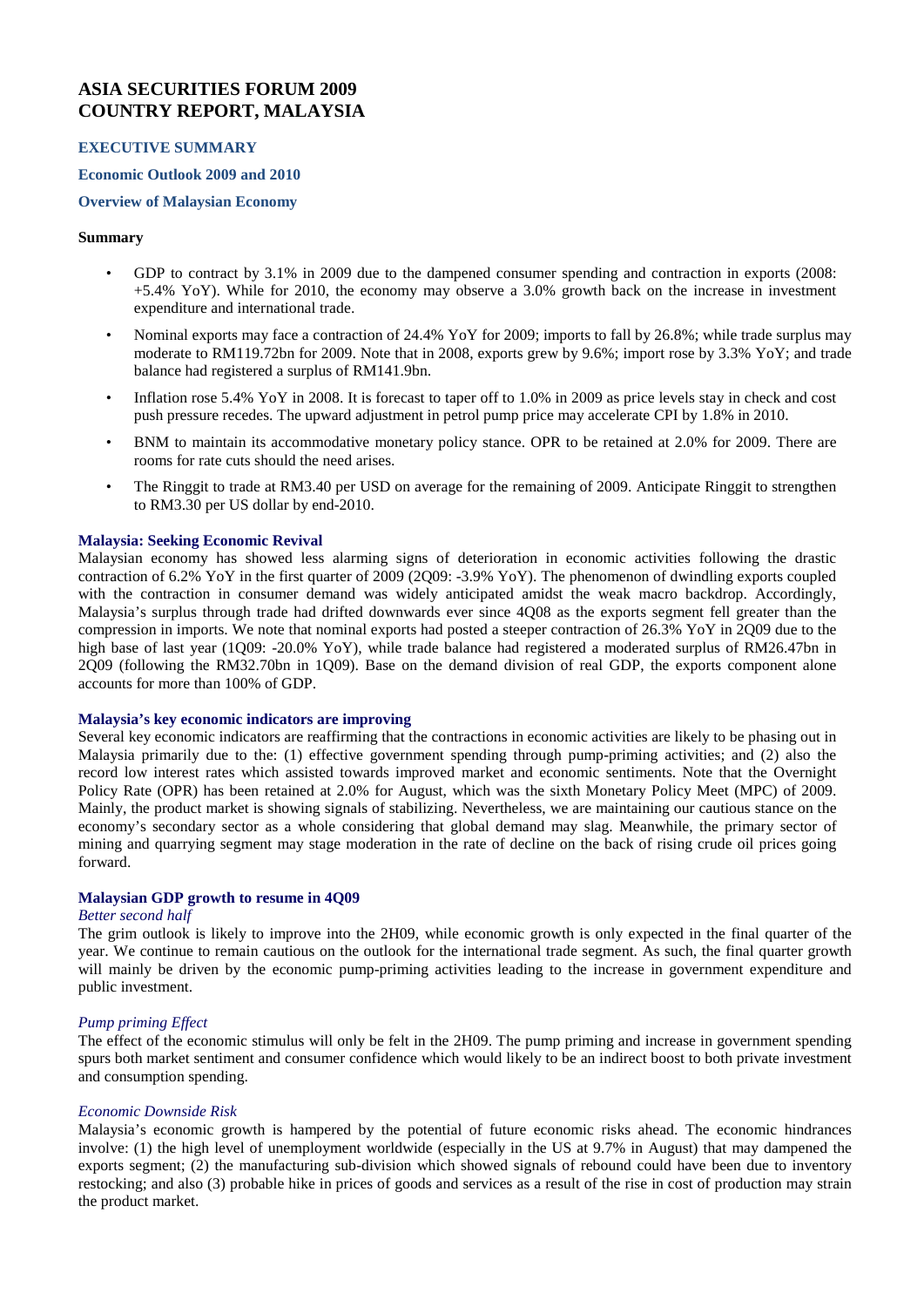#### **Economic Growth in 2010**

Moving forth into 2010, the Malaysian economy may observe growth on the premise of a rebound in the international trade segment parallel with the increase in investment expenditure. In the sub-division of supply, the manufacturing and construction sectors may be the drivers of economic growth. Not to mention, the liberalization of the services sector in line with the New Economic Model (NEM) may provide additional boost for the services industry. Based on the breakdown below, thus, 2010 GDP would likely to come in at a growth of 3.0%.

### **Slower contraction in exports moving forward**

The better than expected statistical economic key indicators in the recent months, reaffirms our view that Malaysian economy is stabilizing. Malaysia's exports have registered the highest monthly export value in July as far as the first seven months of 2009 is concerned. We view that the nominal exports may face a contraction of 24.4% YoY for 2009; imports to fall by 26.8%; while trade balance registers a surplus of RM119.72bn for 2009.

| <b>Figure 1</b><br>Malaysia: Real GDP (YoY %) |      |         |        |      |        |         |        |
|-----------------------------------------------|------|---------|--------|------|--------|---------|--------|
|                                               | 2004 | 2005    | 2006   | 2007 | 2008   | 2009e   | 2010f  |
| <b>GDP</b>                                    | 6.8  | 5.0     | 5.9    | 6.3  | 4.6    | $-3.1$  | 3.0    |
| <b>Demand Side</b>                            |      |         |        |      |        |         |        |
| Government Final Consumption Expenditure      | N/A  | 6.4     | 5.0    | 6.4  | 10.9   | $-9.7$  | 16.6   |
| Private final consumption expenditure         | N/A  | 8.7     | 7.1    | 11.7 | 8.5    | 1.1     | $-0.3$ |
| Gross Fixed capital formation                 | 6.8  | $-19.4$ | 0.9    | 12.1 | 0.8    | $-10.4$ | $-1.0$ |
| Exports                                       | 20.5 | 11.0    | 10.3   | 2.7  | 1.3    | $-19.2$ | 8.8    |
| imports                                       | 25.9 | 8.5     | 10.8   | 5.0  | 1.9    | $-24.2$ | 12.0   |
| <b>Supply Side</b>                            |      |         |        |      |        |         |        |
| Agriculture, forestry, fishing                | N/A  | 2.6     | 5.2    | 2.2  | 4.0    | $-2.8$  | 0.2    |
| Mining, quarrying                             | N/A  | $-1.3$  | $-0.4$ | 3.2  | $-0.8$ | $-1.0$  | 3.3    |
| Manufacturing                                 | N/A  | 5.3     | 7.1    | 3.1  | 1.3    | $-11.0$ | 5.2    |
| Construction                                  | N/A  | $-1.8$  | $-0.5$ | 4.6  | 2.1    | 3.3     | 2.0    |
| <b>Services</b>                               | N/A  | 6.7     | 7.2    | 9.7  | 7.2    | 1.0     | 2.2    |

*Notes: The figures for 2009e are estimates; while the figures for 2010f are TA's forecast.*

*Sources: Department of Statistics, TA Securities*

### **Economic slump abates in the US- Positive for Trading Nations like Malaysia**

In sequence to three consecutive months of economic contraction previously, the U.S. economy had registered a moderate annualized contraction of 1.0% QoQ in 2Q09 (following the steep annualized contraction of 6.4% in the 1Q09). Mainly, the federal pump priming had encouraged a healthy increase in federal expenditure to an annual pace of 5.6% in 2Q09 (compared to the revised -2.6% in 1Q09). However, the boost in government expenditure was largely offset by contractions in the other remaining economic sub-divisions in the demand side.

The U.S. economy is signaling some improvement entering into the second half of the year, even more so to possibly register an annualized growth in the 3Q09. Elsewhere, the U.S. ISM Manufacturing PMI for instance showed easing contraction and consumer confidence to improve as unemployment level stabilizes. Not to mention, corporate profits had up-ticked in 1Q09. In terms of business cycle, we note that the contraction (from peak to trough) had lasted for 43 months during the Great Depression in 1929. Before the current turmoil, notice that the U.S. GDP peaked in 3Q07; while corporate profits continued to tumble since 3Q06.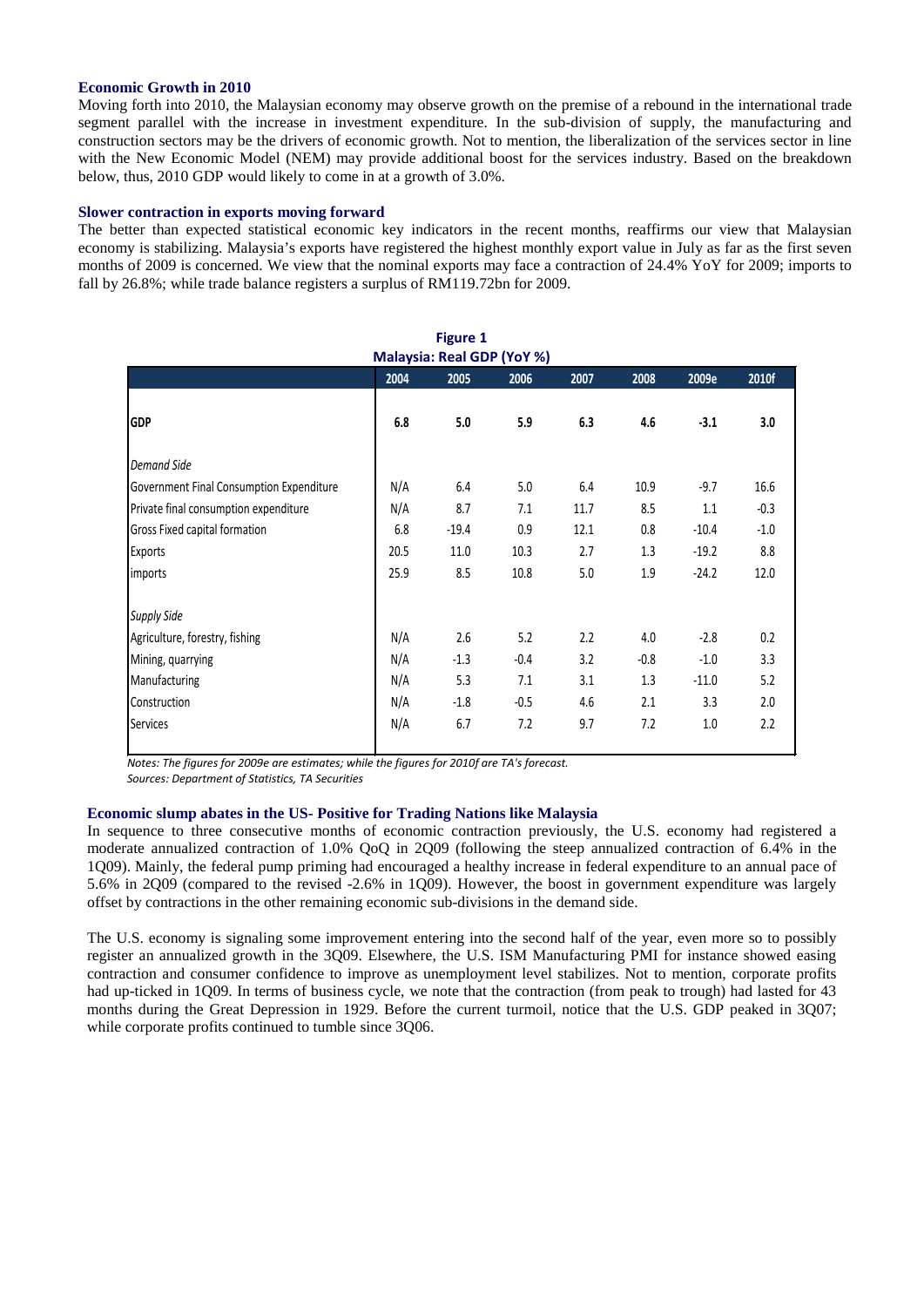



*Sources: Bloomberg, TA Securities*



Sep-2008 Dec-2008 Mar-2009 Jun-2009

Dec-2008 Mar-2009 Jun-2009

#### **Current account and trade balance in persistence surplus**

The net export (total exports minus imports) is in fact a major attribute of current account (CA). Malaysia had persistently registered CA surpluses ever since March 1998 when it first reversed out of a long stretch of deficit. Despite the fall in overall international trade, trade balance continues to remain in surplus. In 2Q09, exports had declined by -26.3%; while imports declined by -23.7% YoY. This results into a trade surplus of RM26.5bn in 2Q09. Nevertheless, the CA had fallen by 24.9% YoY to come in at RM28.8bn for 2Q09. Based on our simulation, should net exports improve by 1%; CA may rise by 0.96%.



*Sources: Department of Statistic, TA Securities*



#### **Balance of Payment Reversed out of deficit**

- *Net outflow of financial account.* There had been higher net outflow on financial account of RM118.5bn in 2008 (compared to RM37.7bn recorded in 2007). In 2Q09, the financial account continues to register a deficit of RM24.2bn from RM29.8bn registered in the preceding quarter
- *Increased capital outflows*. Namely, the capital flowing in and out finances the gap between domestic investments and savings of current account (CA). Hereby, the capital account had registered an increase in outflow of RM36mn in 2Q09 compared to -RM64mn in 1Q08.
- *Reversal in Balance of Payment.* The overall balance showed a turnaround from an inflow of RM45.3bn in 2007 to an outflow of RM18.3bn in 2008 mainly due to the huge deficit in the financial account. Nevertheless, the balance of payment had reverted to a minimal inflow of RM3.3bn and RM2.1bn for 1Q09 and 2Q09 respectively (4Q09: -RM61.9).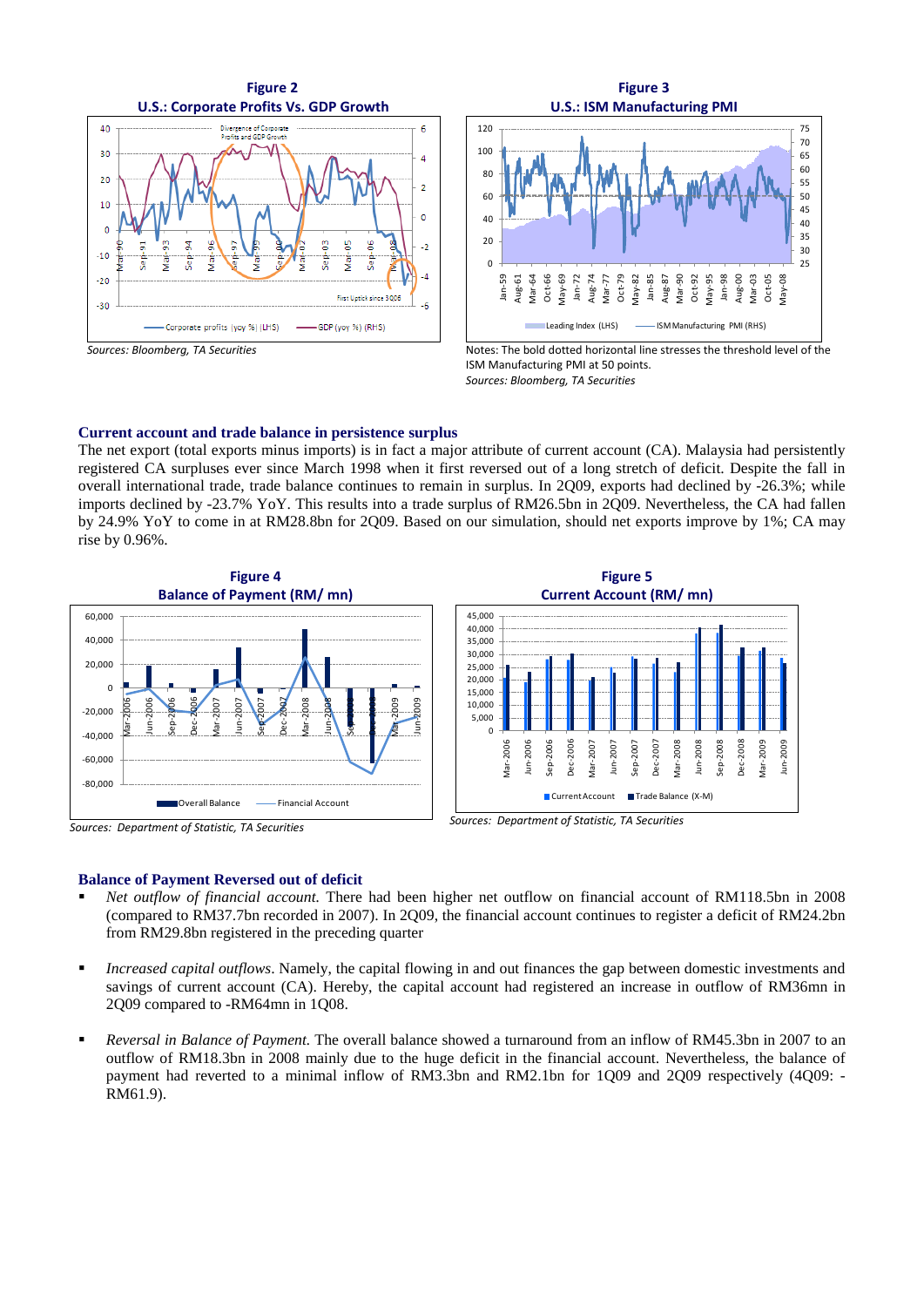#### **Unemployment to hamper growth**

- *High rate of unemployment in the US.* The high level of unemployment in the US may prevent the boom as the manufacturing sector may be stunted without supportive consumer spending. The US government foresees unemployment to rise to 10% despite the fiscal boost. Since May-end, the nonfarm payrolls reduce albeit a slower pace. Also, the claims on jobless benefits gradual fall following the all time high of 674,000 persons registered in March.
- *Non-widely spread unemployment in Malaysia.* The risk of high rate of unemployment is rather unlikely in Malaysia. Unemployment came in at 4.0% in 1Q09 following the 3.1% rate in the preceding quarter. Note that the annual unemployment level for 2008 was at 3.3%. Mainly, the employment early this year came from the manufacturing sector and the E&E segments where the manufacturing sector alone accounts for 18% of the overall employment market. Based on a recent survey of 116 manufacturing industries, the monthly layoffs in the manufacturing division had not only receded, but instead posted two consecutive monthly growths in June and July. There had been 1,897 persons hired in July month, thus increasing the total employees engaged in the Manufacturing sector to 934,688 (or 0.2% MoM in July). Note that the number of workers employed, decreased 74,478 persons (or -7.4% YoY).
- *Unemployment under control.* Based on the announcement of the second round stimulus of RM60bn, the Government projects unemployment rate to rise to 4.5% in 2009 compared with 3.7% in 2008. We estimate the unemployment rate for both 2009 and 2010 will likely to be at 4.2%.
- *Economic indicators are less pessimistic.* MIER's Business Condition index came in at 105.2 for 2Q09 (following the sluggish 61.1 in 1Q09). Consumer sentiment had also improved to 105.8 in 2Q09 from 78.9 in the previous quarter. Recently, the Coincident Index (CI) rose to 116.1 points in July; while the six-month smoothed growth rate of the CI continued to improve from -2.8% in June 2009 to -0.1% in July 2009. The Leading Index (LI) also increased to 167.4 points in July from 165.0 points recorded in the previous month.



*Sources: Department of Statistic, TA Securities*



#### **Low level of inflation for the year**

The level of inflation would remain low for the year as prices of goods are leveling off and likely to have bottomed in April. Prices were higher by 3.0% YoY (or -0.15% MoM) in April month. Ever since April month, prices begin ticking upwards on a monthly basis through to August. Note that in August, CPI registered a  $-2.4\%$  YoY (or  $+0.2\%$  MoM). Overall, we view that the CPI may be tame at 1.0% YoY for 2009. Based on our forward projection, we expect prices to rise in 2010 to 1.8% YoY. Upside risks for price increases include: (1) the fuel price hike effective September  $1<sup>st</sup>$ ; (2) likely increase in taxes for alcohol and/or tobacco in the coming budget announcement; and (3) indirect increase in most of the other prices of goods and services due to the increase in transportation cost.

#### **Monetary policy to remain accommodative**

The Malaysia's economy is anticipated to contract for the first three quarters of 2009 before resuming growth in the final quarter of 2009. Economic conditions and business sentiments are beginning to show signs of improvement. More modest pace of decline in key economic indicators for Malaysia and global economies suggest the potential for a gradual improvement in the second half of the year. With that, Bank Negara would likely to maintain the benchmark interest rate at 2% for the remaining of 2009.

However, should there any economic weaknesses ahead, there are ample rooms for further interest rate reductions considering the receding trend in cost push inflation. Nevertheless, there should not be a reduction in the benchmark interest rate to drastically low levels mainly due to the high level of saving deposits within the Malaysian Banking system. The Bank plays a crucial role to ensure that depositors gain positive real rate of return on savings deposits.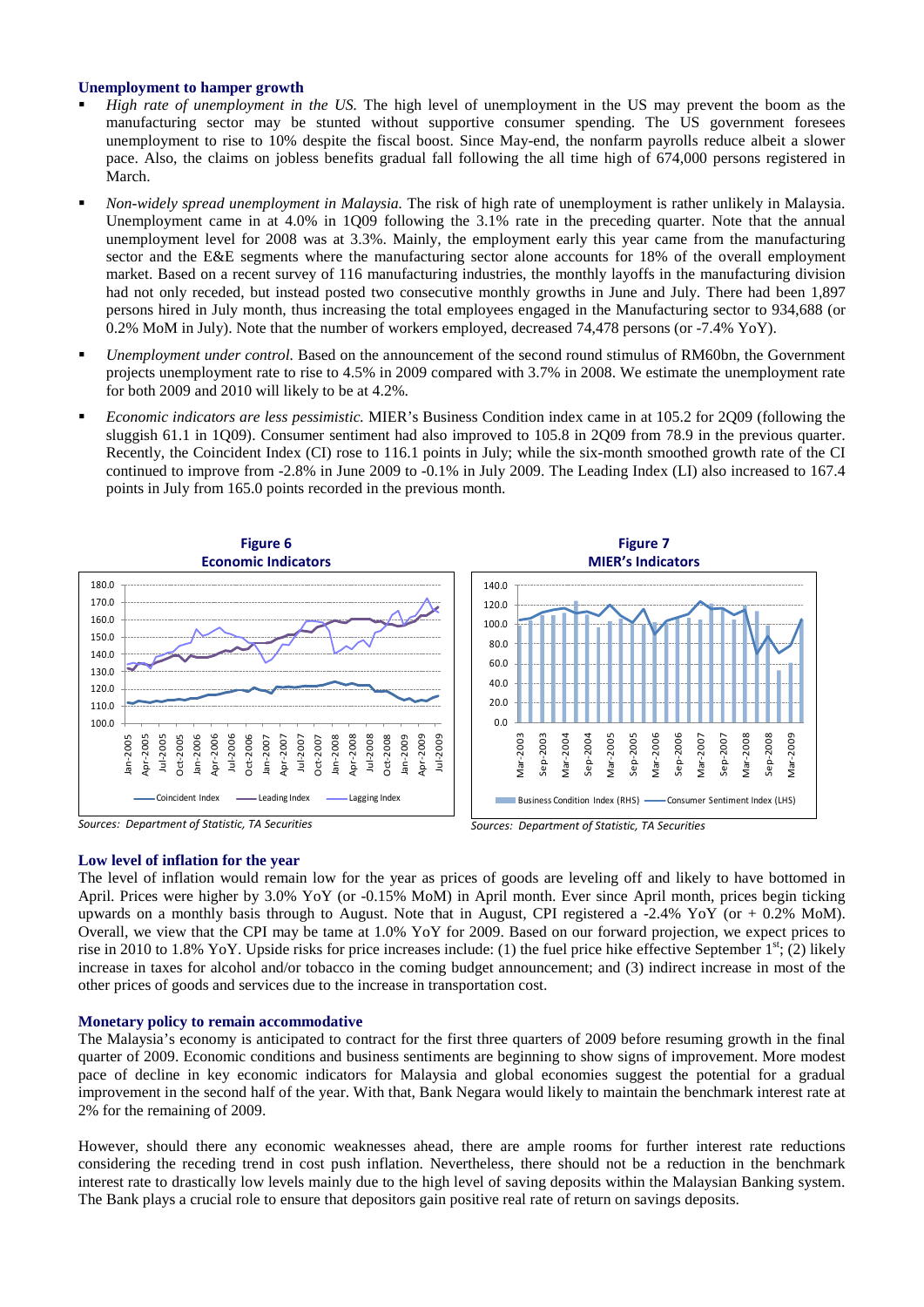



*Sources: Department of Statistic, TA Securities*

#### **Ringgit to Hover at RM3.40 per USD for 2010**

The Ringgit had remained relatively stable and had been fluctuating in an orderly manner. The Ringgit had depreciated from a high of RM3.131 per USD seen on April 23rd, 2008. Ringgit was weakest on March 2nd at RM3.7295 (the lowest rate last seen after de-peg of the Ringgit in 2005). To date, the Ringgit had improved about 7% from the low on March 2<sup>nd</sup> through to September  $22<sup>th</sup>$ .

The strengthening of the Ringgit was rather moderate comparatively to the rebound in regional currencies. Basically, the Greenback had weakened tremendously against global currencies in recent months and there are foreseen weaknesses ahead for the US economy due to the challenging macroeconomic environment, constraints of the twin deficits and high level of unemployment. Based on trade weighted average; the Ringgit would likely to hover at a fair value of RM3.40 per USD for the remaining of the year. We expect the Ringgit to strengthen to RM3.30 per USD towards year-end 2010.





**Figure 11 Exchange Rates as at 15th September 2009**

| AUD/MYR        | 1.1    | 1.6    | 8.0    |  |
|----------------|--------|--------|--------|--|
| <b>GBP/MYR</b> | 0.5    | $-0.8$ | $-6.7$ |  |
| USD/MYR        | $-0.5$ | $-0.4$ | 1.4    |  |
| JPY/MYR        | 2.4    | 3.8    | 17.1   |  |
| CNY/MYR        | $-0.5$ | $-0.3$ | 1.6    |  |
| EUR/MYR        | 1.2    | 1.9    | 4.4    |  |
|                |        |        |        |  |

Note: Negative values denote the appreciation of currency while; positive values denote the depreciation of currency. *Sources: Bloomberg, TA Securities*

*Sources: Bloomberg, TA Securities*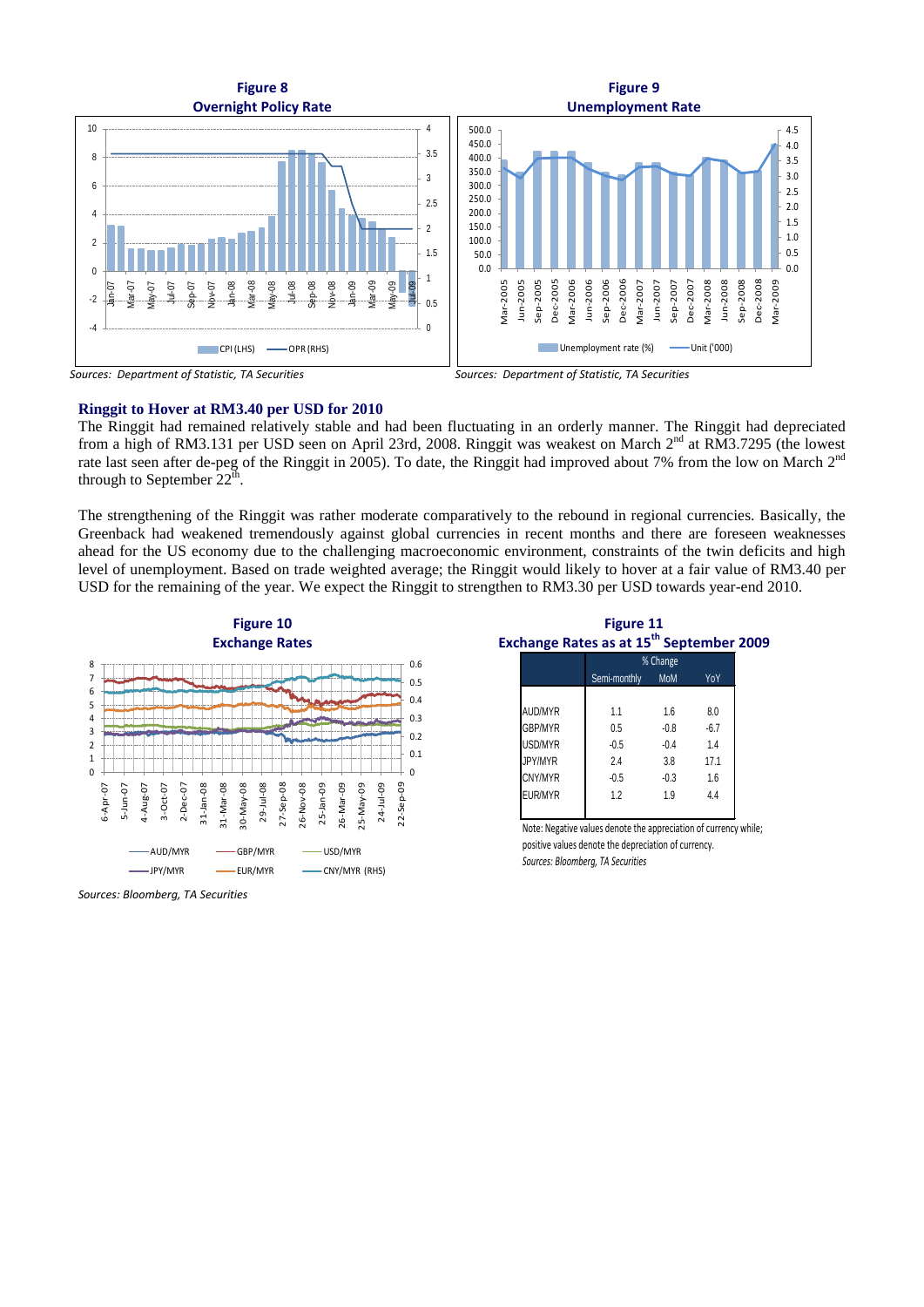### **B. PERFORMANCE OF THE CAPITAL MARKET**

### **Equity Market Performance**

- Expectations of an imminent recovery in global economy and corporate earnings drove up the FBM KLCI index by 39% year-to-date to 1,219.07 as at Sep  $23^{\text{rd}}$ , 2009.
- The positive market sentiment resulted in appreciation of share prices on a broader scale that lifted market capitalisation by 38.4% to RM918.7bn as at August 31, 2009 compared to RM663.8bn in December 31, 2008.



*Source: Bloomberg*

**Figure 13: YTD KLCI's Relative Performance Against Regional Bourses**

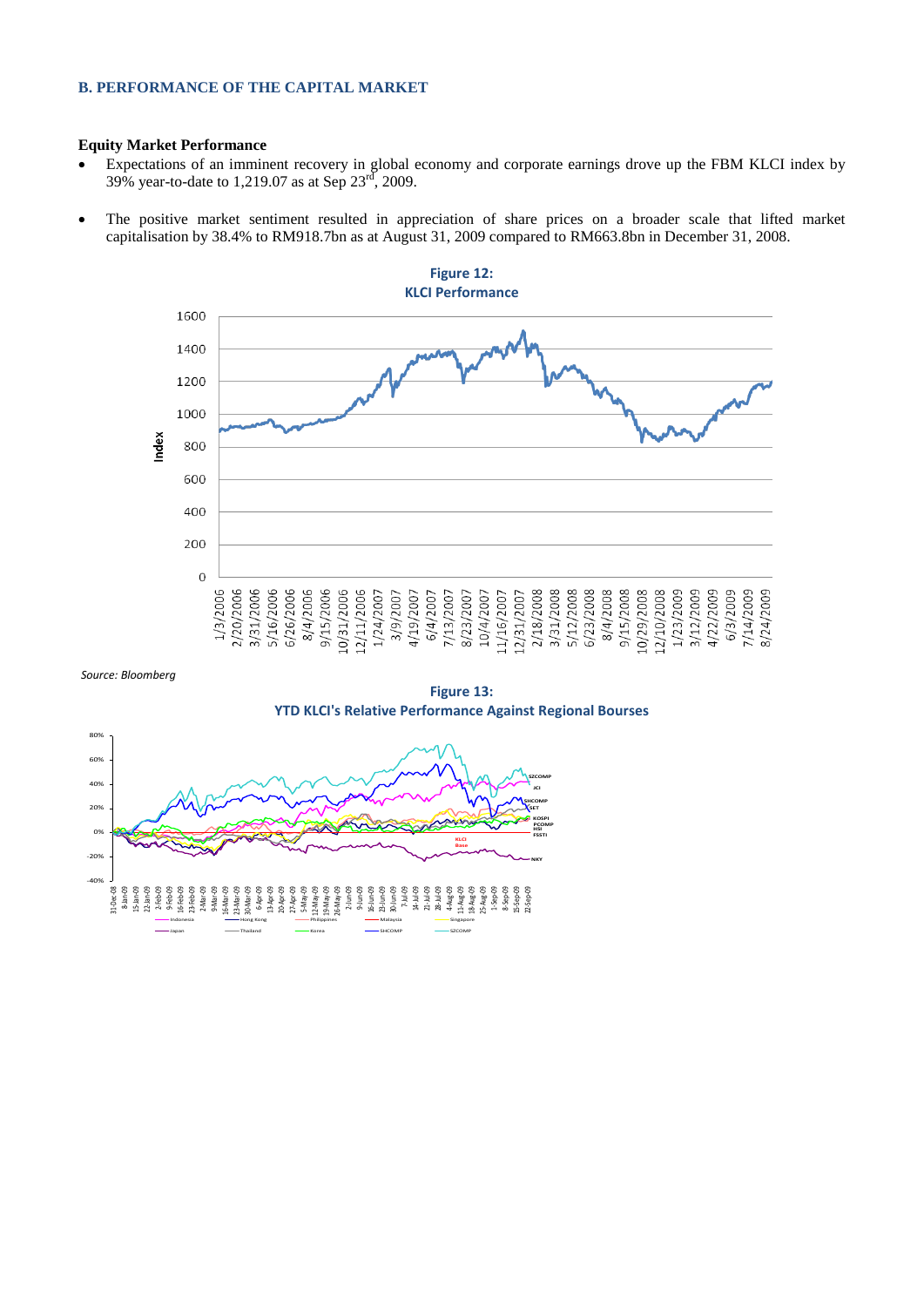| KLCI VIS-a-VIS OTHER INDICES |           |                  |       |          |            |        |                        |       |            |      |
|------------------------------|-----------|------------------|-------|----------|------------|--------|------------------------|-------|------------|------|
|                              |           | Performance in % |       |          | <b>EPS</b> |        | <b>Earnings Growth</b> |       | <b>PER</b> |      |
| Index                        | 23.09.09  | 1 Mth            | YTD   | 2008     | 2009       | 2010   | 2008                   | 2009  | 2009       | 2010 |
| <b>DOW JONES - US</b>        | 9,748.55  | 3.7%             | 11.1% | $-26.5%$ | 625.7      | 749.9  | $-24.6%$               | 19.8% | 15.6       | 13.0 |
| NASDAQ - US                  | 2,131.42  | 6.1%             | 35.2% | $-19.6%$ | 120.4      | 151.2  | 17.6%                  | 25.5% | 17.7       | 14.1 |
| S&P500 - US                  | 1,060.87  | 4.8%             | 17.5% | $-27.8%$ | 40.1       | 57.0   | $-49.7%$               | 42.2% | 26.5       | 18.6 |
| <b>FTSE - UK</b>             | 5,139.37  | 8.1%             | 15.9% | $-20.4%$ | 348.0      | 419.9  | $-41.5%$               | 20.7% | 14.8       | 12.2 |
| <b>GDAX - Germany</b>        | 5,702.05  | 5.6%             | 18.5% | $-29.3%$ | 333.1      | 456.9  | $-26.8%$               | 37.2% | 17.1       | 12.5 |
| NIKKEI - Japan               | 10,370.54 | $-1.4%$          | 17.1% | $-32.3%$ | 232.4      | 448.0  | $-68.5%$               | 92.8% | 44.6       | 23.2 |
| <b>HANG SENG - HK</b>        | 21,595.52 | 3.5%             | 50.1% | $-22.4%$ | 1272.6     | 1490.4 | $-21.9%$               | 17.1% | 17.0       | 14.5 |
| KOSPI - Korea                | 1,711.47  | 9.4%             | 52.2% | $-9.8%$  | 115.1      | 157.4  | $-18.2%$               | 36.8% | 14.9       | 10.9 |
| <b>TWSE - Taiwan</b>         | 7,376.76  | 4.9%             | 60.7% | $-13.3%$ | 316.7      | 473.2  | $-49.8%$               | 49.4% | 23.3       | 15.6 |
| <b>FSSTI</b> - S'pore        | 2,685.94  | 2.7%             | 52.5% | $-22.5%$ | 154.2      | 179.4  | $-49.2%$               | 16.4% | 17.4       | 15.0 |
| SET - Thailand               | 730.52    | 11.4%            | 62.4% | $-14.9%$ | 55.9       | 65.1   | $-26.1%$               | 16.3% | 13.1       | 11.2 |
| JCI - Jakarta                | 2,456.99  | 2.5%             | 81.3% | $-10.5%$ | 156.8      | 184.0  | $-11.1%$               | 17.4% | 15.7       | 13.4 |
| SENSEX - India               | 16,719.50 | 7.7%             | 73.3% | $-17.6%$ | 854.8      | 1045.6 | $-15.1%$               | 22.3% | 19.6       | 16.0 |
| SHCOMP - Shanghai            | 2,842.72  | $-9.5%$          | 56.1% | $-46.0%$ | 134.3      | 163.8  | 4.2%                   | 22.0% | 21.2       | 17.4 |
| SZCOMP - Shenzen             | 987.66    | $-6.9%$          | 78.5% | $-31.7%$ | 35.5       | 46.9   | 10.2%                  | 32.1% | 27.8       | 21.1 |
| KLCI - M'sia                 | 1,219.07  | 2.8%             | 39.0% | $-15.6%$ | 63.9       | 77.1   | $-28.9%$               | 20.6% | 19.1       | 15.8 |

### **Figure 14: KLCI vis-à-vis Other Indices**

### **Activity level**

- The number of new listings on Bursa Malaysia from January to September, 2009 was only 6, which was a 73.9% contraction from 23 companies in 2008. This trend was not alarming as companies delayed their initial public offering to later part of 2009 to get better valuation and to ensure the public portion is not undersubscribed due to weak market condition initially.
- There are 957 companies listed on Bursa Malaysia as at September 23<sup>rd</sup>, 2009 compared to 977 in 2008. The slight contraction was attributed to privatisation and de-listing of companies that failed to meet regulatory standards.
- The average daily trading value of RM1,144.15mn as at September  $23<sup>rd</sup>$ , 2009 was almost at par with last year's average of RM1,180.7mn. Nonetheless, the volatility has reduced as the peak value has almost halved to average of  $RM1,180.7$ mn. Nonetheless, the volatility has reduced as the peak RM2,420.76mn in 2009 from RM4,355.54 in 2008.



# **Figure 15: Daily Average Market Capitalization (Rm'mn)**

*Source: Bursa*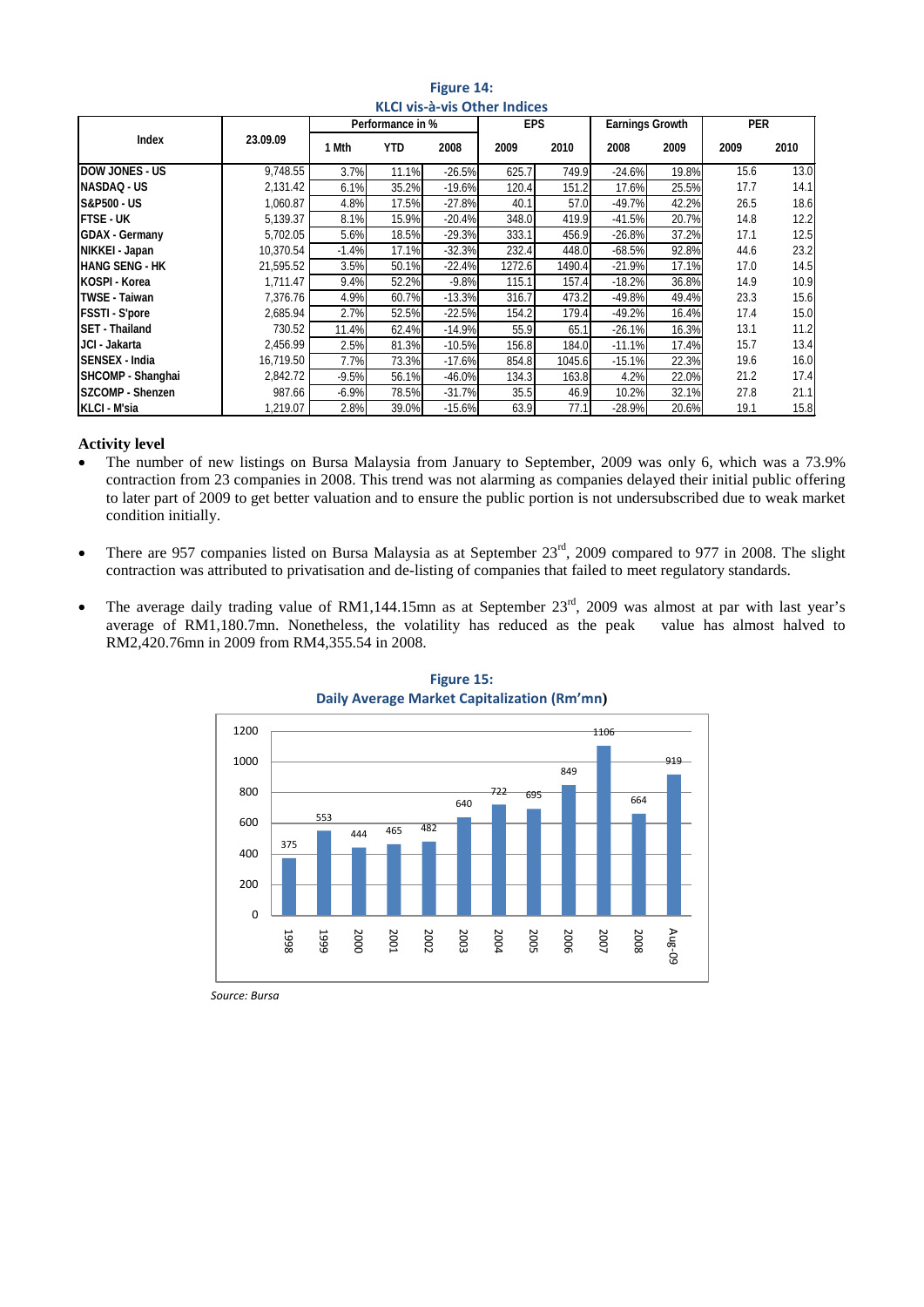



**Figure 17: Daily Average Market Transacted Value (RM'mn)**

*Source: Bursa*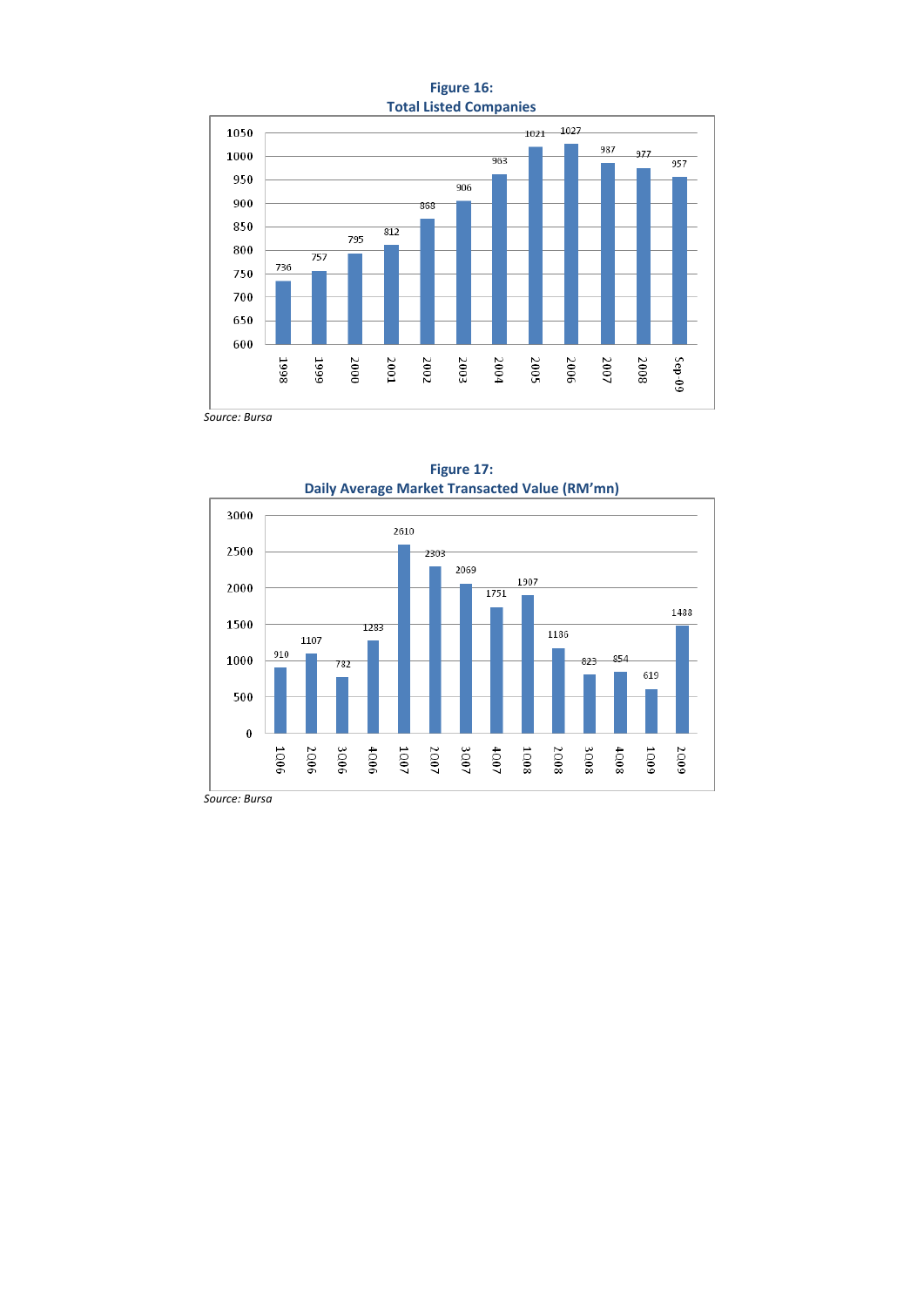### **C. MAJOR DEVELOPMENTS**

The current issue surrounding the market centers on efforts by Bursa Malaysia to regain investor's confidence and boost activities in the Malaysian capital market include: 1) improve accessibility, 2) introduce new products and services, 3) strengthen liquidity, and 4) internationalise markets. The steps which have been taken are as follows:

- Introduced the FTSE BM Palm Oil Plantation Index Series enabling investors to gain exposure to the long term growth potential of the palm oil industry, both in Malaysia and the Asian region. This move further cements Bursa's position as a key centre for commodities-related capital market offerings.
- Created market making structured warrants and ETFs and allow more proprietary day traders to spur liquidity in the market.
- Adopted of the FTSE Bursa Malaysia KLCI to help make the index easier to replicate and hence enable investors to focus trade on 30 stocks (from 100). The tie-up with the FTSE Group also offers the FBM KLCI instant recognition and credibility among investors, both local and foreign.
- Introduction of the Multicurrency Securities Framework and allow the listing of foreign IPOs to add more depth to the Malaysian capital markets.
- Implementation of Main and Ace markets to provide companies with a clearly-defined platform to raise capital, which will enhance efficiency, access and certainty in the fund-raising process as well as ensuring that investor protection remains intact.
- Continuing the CMDF Bursa Research Scheme (CBRS) to enhance liquidity by generating interests in stocks, particularly small-capitalized stocks through research coverage and analytical research reports by professional to provide investors with choices and facilitate informed investment decision.

### **Key milestones in the Capital Market for 2008/2009**

- Continue to establish a niche in Islamic capital market as a significant component of the Malaysian capital market, aligned with the objective of Capital Market Masterplan (CMP) and government's aim to develop Malaysia as a global hub for Islamic capital market products and services. Key focus and initiatives in this area include: 1) issue of new licenses for foreign brokers, and 2) encourage the trading of Islamic securities.
- Strengthen the derivatives market via a strategic partnership with Chicago Mercantile Exchange Inc (CME) Group. The collaboration, which will make the crude palm oil (CPO) futures contract (FCPO) available on CME Group's global network, would boost the Malaysian CPO visibility as it trades alongside other major edible oil contracts such as soy oil.
- Further develop the Malaysian commodities market via the creation of Bursa Commodity House.
- Enhance liquidity in the market by restructuring the minimum bids/spread size.
- Introduction of Multicurrency ETFs as Bursa becomes more internationalized with the listing of foreign IPOs and tieup with CME

#### **Market Could Have Bottomed in August**

- Running into the fourth week of September, the newly minted FBM KLCI succeeded in hitting a new high of 1223.62 for the year on September 23rd. Ever since the start of the run-up from March 13th, the index has risen by almost 46% and has eluded market expectations for a meaningful correction on account of positive external news flows that supports an imminent economic recovery story, swooping domestic liberalisation measures and economic stimulus introduced by Datuk Seri Najib Tun Razak after taking over the baton from Pak Lah and a rerating of corporate earnings outlook.
- Nonetheless, average daily volume has been reduced drastically to around 600mn to 800mn compared to the year's high of 3,827mn and YTD average of 983mn as at September 23rd, 2009. The dwindling volume was a reflection of lower retail participation which was mirrored in the near 50% decline in value of shares traded by domestic individuals which has reduced to 30% of total traded value in August 2009 compared to 43% in June this year. On the other hand participation of domestic institutions rose to 46% from 36% during the same periods, picking up the slack from foreign investors as well.
- The benchmark index is trading at a demanding FY10 multiple of 15.8x (15x based on consensus forecast) compared to regional markets' 11x to 15.6x. While there is a downward pressure to correct the expensive valuation and overbought conditions, abundant liquidity and robust corporate earnings growth expectations are expected to hold up the market well around 1,150 to 1,200 resistance level, which value the index at 15 to 15.6x. This PER range is in-line with the last 9 years' average PER of 15.5x. Corporate earnings are expected to grow by 22.3% in CY10 after contracting by 5.8% in CY09.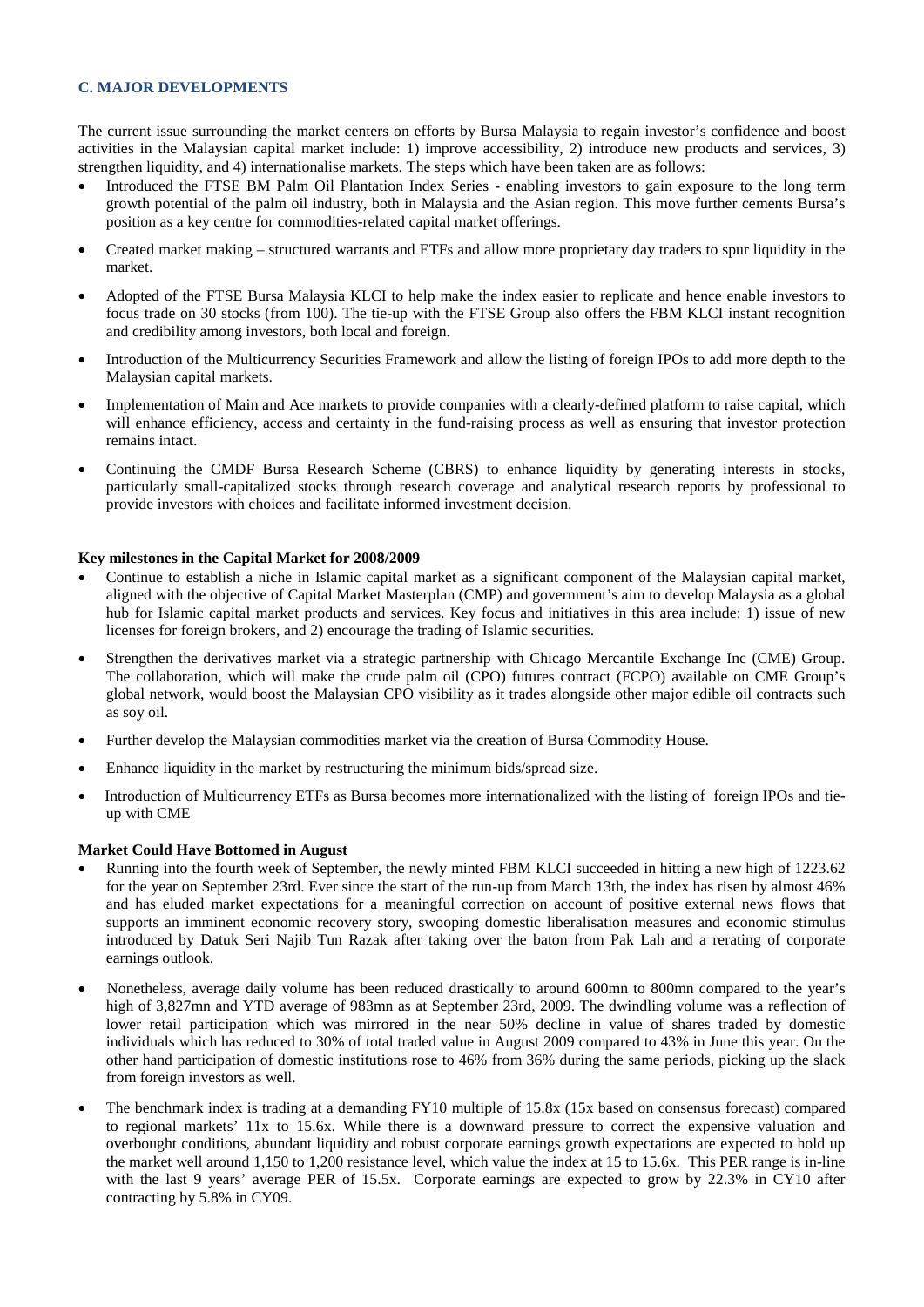- The 2010 index target of 1,370 is based on a forward PER of 17.8x, which is a 15% premium to the above 9-year average PER. This premium is justified as PER multiples have the tendency to expand in an economic recovery cycle. Coincidentally, the 17.8x PER multiple mirrors the 2000-2002 average PER multiple when corporate earnings started to improve after the 1997 financial crisis.
- From another perspective, the 1,370 index target is at a 12.4% premium to bottom up valuation of 1,219, which is derived after taking into consideration the target market capitalization of companies under coverage. This premium is expected to narrow as corporate earnings forecasts are upgraded along with improvement in global economic climate.
- Anticipate the central bank to maintain its accommodative monetary policy by maintaining the Overnight Policy Rate at 2% for the rest of 2009 and any increase, possibly in 2H2010, would be gradual and minimal on the back of mild inflationary pressures. The consumer price index is expected to rise to 1.8% in 2010 after hitting 1% in 2010.

### **Figure 18: Macro Economic Trends**

| <b>Economic Indicators</b>             | 2007   | 2008   | <b>Remarks</b>                                                                           |
|----------------------------------------|--------|--------|------------------------------------------------------------------------------------------|
|                                        |        |        |                                                                                          |
| <b>GDP Growth Rate</b>                 | 6.3%   | 4.6%   | Minimal growth of 0.1% seen in 4Q08                                                      |
| Final Consumption Growth Rate          | 9.9%   | 12.3%  | Boost in Government expenditure in 4Q08                                                  |
| <b>Private Consumption Growth Rate</b> | 11.7%  | 8.5%   | Dampened consumer sentiment                                                              |
| <b>Gross Domestic Investment Ratio</b> | 0.232  | 0.223  | Smaller ratio in 2008 due to higher GDP base                                             |
| Consumer Price Index                   | 2.0%   | 5.4%   | Hike in production cost as a result of spiralling crude oil prices                       |
| Producer Price Index                   | 3.4%   | 8.2%   | The increase cost of factor of production parallel with the increase in crude oil prices |
| Unemployment Rate                      | 3.2%   | 3.3%   | Non-widely spread unemployment in Malaysia                                               |
| Exports (USD/bn)                       | 176.6  | 199.1  | Commodity exports increase the overall exports value                                     |
| Imports (USD/bn)                       | 146.9  | 156.5  | Exports led the uptick in imports                                                        |
| Current Account Surplus (USD/bn)       | 29.2   | 38.9   | Sizable surplus in trade lifted the current account                                      |
| Exchange Rate (RM/USD)                 | 3.4361 | 3.3327 | Appreciation in the Ringgit to the peak of RM3.131 on April 23rd, 2008                   |
| Foreign Exchange Reserves (USD/bn)     | 101.3  | 91.4   | Outflow of funds due to weak market sentiments                                           |
| Income Tax Charges of your Country     | 27.0%  | 26.0%  | Announcement of the reduction in corporate tax rate in the 2007 Budget (from 28%)        |

### **Figure 19: Capital Market Performance**

|                                                                                                            | 2007         | 2008         | <b>Remarks</b>                                                                           |
|------------------------------------------------------------------------------------------------------------|--------------|--------------|------------------------------------------------------------------------------------------|
| Index (refer to Figure 20)                                                                                 |              |              |                                                                                          |
| Trading Value (Yearly Average)                                                                             | RM2,178.83mn | RM1,180.70mn | Investor<br>confidence<br>was<br>affected<br>by<br>US.<br>housing<br>& credit<br>crisis. |
| Number of Listed Companies                                                                                 | 987          | 977          | Contraction due to<br>privatisation and<br>de-listing.                                   |
| Yields of Bills:                                                                                           |              |              |                                                                                          |
| - 12-Month Treasury Bills                                                                                  | 3.431%       | 3.353%       |                                                                                          |
| - 9-Month Bank Negara Bills                                                                                | 4.526%       | N/A          |                                                                                          |
| Net Purchases by Foreign Investors:                                                                        |              |              |                                                                                          |
| - Stock Market                                                                                             | RM3,837mn    | RM6,667mn    |                                                                                          |
| - Bond Market                                                                                              | RM4,882mn    | RM6,225mn    |                                                                                          |
| Flow of Foreign Capital                                                                                    |              |              |                                                                                          |
| - Inflow                                                                                                   | RM376,570mn  | RM261,890mn  |                                                                                          |
| - Outflow                                                                                                  | RM353,175mn  | RM349,967mn  |                                                                                          |
| (The flow of foreign capital includes equities, debts, financial derivatives and money market instruments) |              |              |                                                                                          |